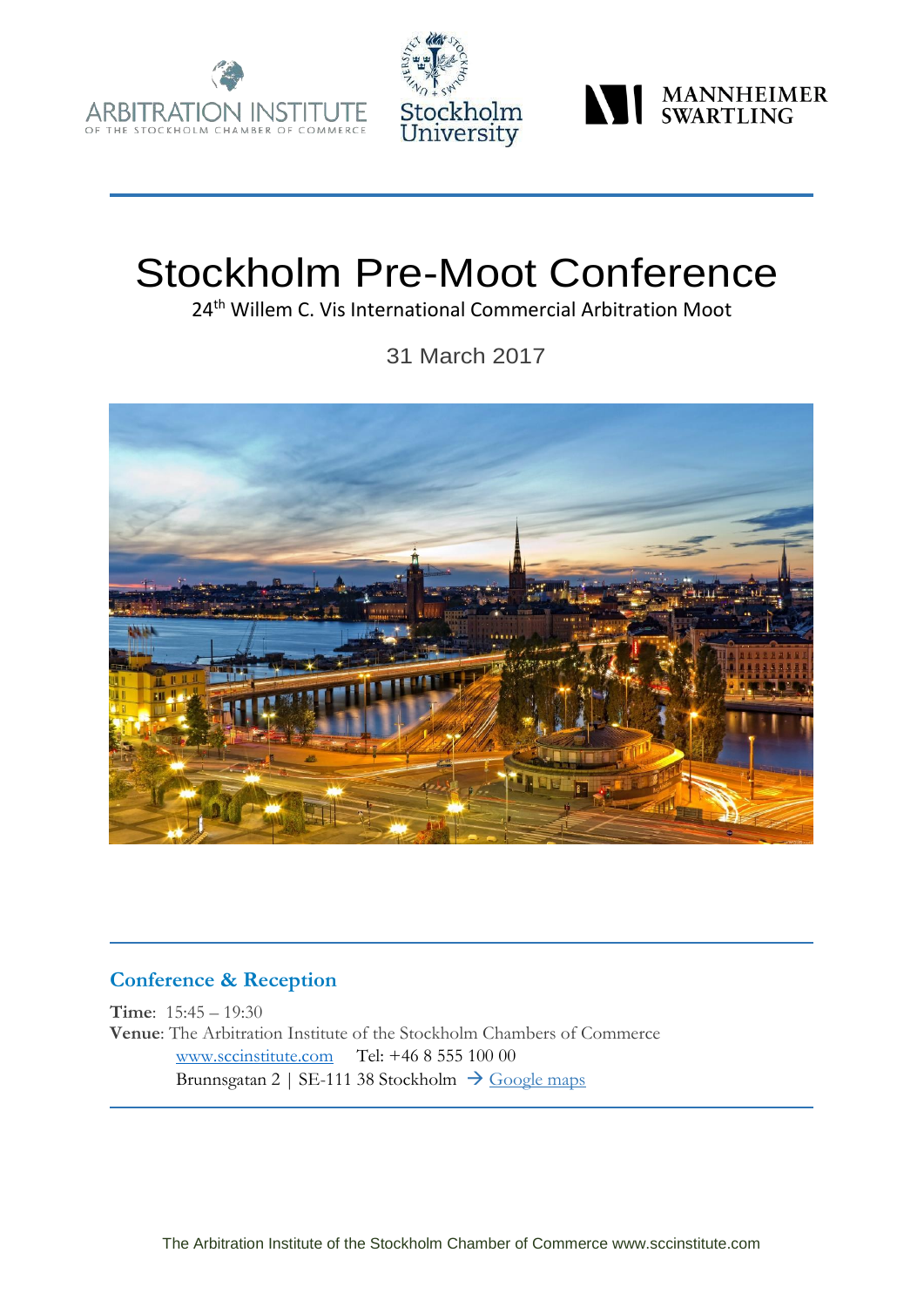





# Program

| 15:45 | Arrival and registration                                                                                                                                                                                                                          |
|-------|---------------------------------------------------------------------------------------------------------------------------------------------------------------------------------------------------------------------------------------------------|
| 16:00 | Welcome to the SCC and Introduction to the Pre-Moot Conference and<br>presentation of teams<br>Patricia Shaughnessy – Head of Master Program in International Commercial<br>Arbitration Law, Stockholm University and Vice-Chair of the SCC Board |
| 16:10 | Introduction to the SCC and institutional arbitration<br>Evelina Wahlström, Case Administrator at the Arbitration Institute of the SCC                                                                                                            |
| 16:20 | <b>Security for Costs</b><br>Fredrik Andersson, Partner at Mannheimer Swartling                                                                                                                                                                   |
| 16:40 | <b>Questions and Discussion</b>                                                                                                                                                                                                                   |
| 17:00 | Coffee/Tea break                                                                                                                                                                                                                                  |
| 17:15 | Sellers and Buyers: pricing under the CISG<br>Petra Butler, Professor at Victoria University of Wellington, and Associate Director<br>of the New Zealand Centre of Public Law                                                                     |
| 17:40 | Interpretation of contracts: conflict or convergence under the CISG?<br>James Hope, Partner at Vinge                                                                                                                                              |
| 18:00 | <b>Questions and Discussion</b>                                                                                                                                                                                                                   |
| 18:10 | <b>Tips for Effective Oral Advocacy</b><br>Patricia Shaughnessy                                                                                                                                                                                   |
| 18:30 | Reception                                                                                                                                                                                                                                         |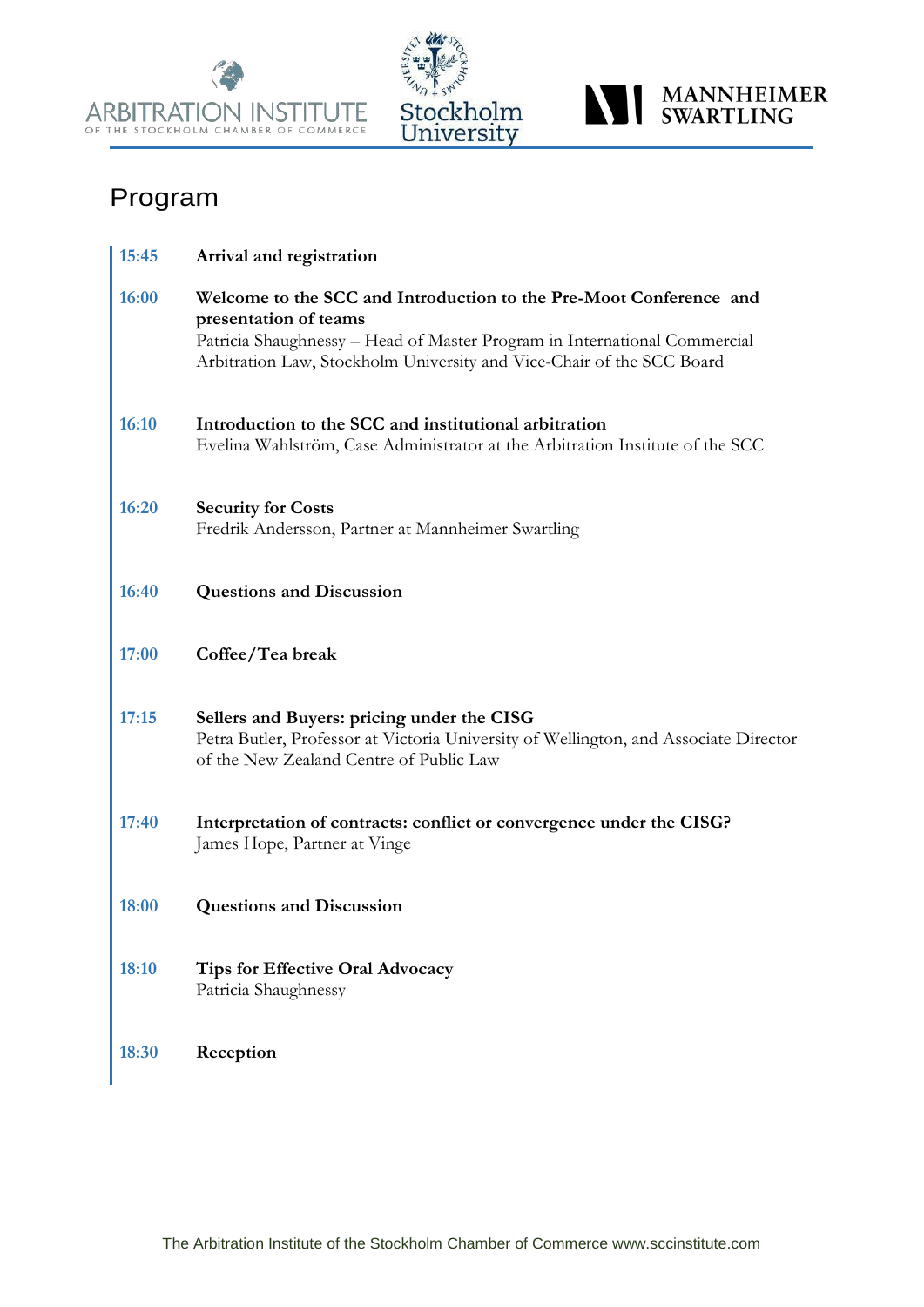



## **MANNHEIMER** WANNHEIM

# **Speakers**

#### **Patricia Shaughnessy**



Patricia Shaughnessy directs the Master of International Commercial Arbitration Law Program (LLM) at Stockholm University and teaches and researches in related fields. She chairs the "Arbitration and Dispute Resolution Section" of the Stockholm Centre for Commercial Law and is the Vice-Chair of the Arbitration Institute of the Stockholm Chamber of Commerce (SCC). Patricia has acted as an arbitrator and expert, and as a consultant, she has led projects related to commercial law and dispute resolution in many countries.

#### **Evelina Wahlström**



Evelina T. Wahlström has a law degree from Örebro University, specializing in International Contract Law. She has been with the SCC as a case administrator since 2012 working with both investment- and commercial cases, as well as being responsible for the Escrow services. Before joining the SCC, Evelina was working at the Svea Court of Appeal. Evelina is fluent in Swedish and English, proficient in French and Italian and is currently studying Russian.

#### **Fredrik Andersson**



Fredrik Andersson co-chairs the firm's Dispute Resolution practice group. He specializes in commercial litigation and arbitration and has acted as counsel in a large number of Swedish and international proceedings under a variety of different rules. Fredrik's experience covers disputes in a number of different areas, including investment treaty arbitrations, engineering, energy, ship building, construction, license and M&A disputes. He is frequently appointed as arbitrator and has published books and articles on dispute resolution.